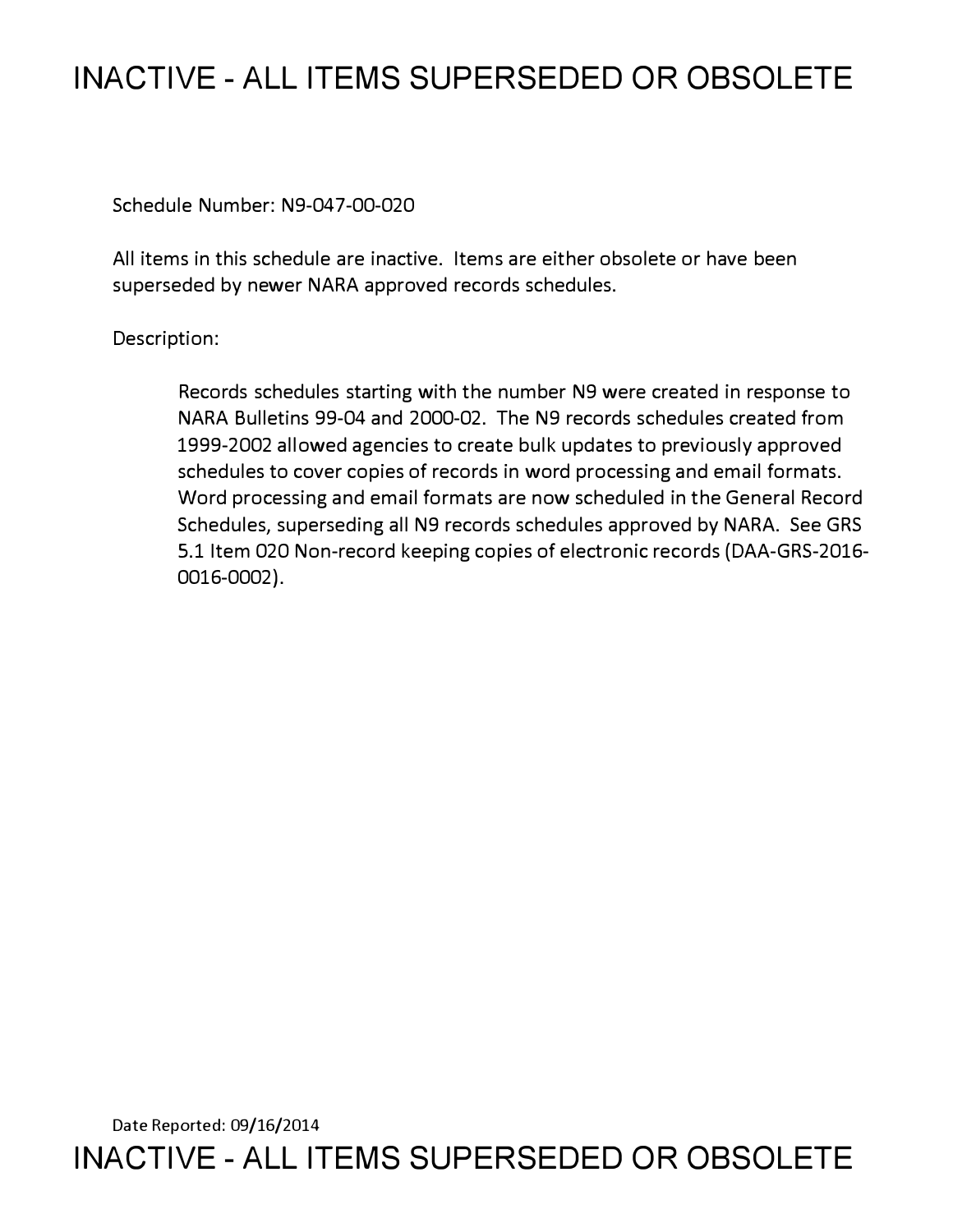| <b>REQUEST FOR RECORDS DISPOSITION AUTHORITY</b>                                                                                                                                                                                                                                                                                                                                                                                                                                                                  |                                                                                             |                                  | <b>JOB NUMBER</b><br><u>N9-47-00-20</u>                                                                                                                                    |                                                                                            |  |
|-------------------------------------------------------------------------------------------------------------------------------------------------------------------------------------------------------------------------------------------------------------------------------------------------------------------------------------------------------------------------------------------------------------------------------------------------------------------------------------------------------------------|---------------------------------------------------------------------------------------------|----------------------------------|----------------------------------------------------------------------------------------------------------------------------------------------------------------------------|--------------------------------------------------------------------------------------------|--|
| NATIONAL ARCHIVES & RECORDS ADMINISTRATION<br>To<br>8601 ADELPHI ROAD COLLEGE PARK, MD 20740-6001                                                                                                                                                                                                                                                                                                                                                                                                                 |                                                                                             |                                  | Date received 2000                                                                                                                                                         |                                                                                            |  |
| FROM (Agency or establishment)<br>1                                                                                                                                                                                                                                                                                                                                                                                                                                                                               |                                                                                             |                                  | <b>NOTIFICATION TO AGENCY</b>                                                                                                                                              |                                                                                            |  |
| <b>Social Security Administration</b><br><b>MAJOR SUBDIVISION</b><br>$\overline{2}$                                                                                                                                                                                                                                                                                                                                                                                                                               |                                                                                             |                                  |                                                                                                                                                                            |                                                                                            |  |
|                                                                                                                                                                                                                                                                                                                                                                                                                                                                                                                   |                                                                                             |                                  | In accordance with the provisions of 44 U S C 3303a, the<br>disposition request, including amendments, is approved<br>except for items that may be marked "disposition not |                                                                                            |  |
| <b>MINOR SUBDIVISION</b><br>3                                                                                                                                                                                                                                                                                                                                                                                                                                                                                     |                                                                                             |                                  | approved" or "withdrawn" in column 10                                                                                                                                      |                                                                                            |  |
| NAME OF PERSON WITH WHOM TO<br><b>TELEPHONE NUMBER</b><br>5<br>4<br><b>CONFER</b>                                                                                                                                                                                                                                                                                                                                                                                                                                 |                                                                                             |                                  | <b>DATE</b><br><b>ARCHIVIST OF THE UNITED STATES</b>                                                                                                                       |                                                                                            |  |
| <b>Stanley Nusenko</b>                                                                                                                                                                                                                                                                                                                                                                                                                                                                                            |                                                                                             | 410/965-8987<br>FAX 410/966-1704 |                                                                                                                                                                            | $5 - 8 - 00$                                                                               |  |
| <b>AGENCY CERTIFICATION</b><br>6<br>I hereby certify that I am authorized to act for this agency in matters pertaining to the disposition of its records and that the<br>records proposed for disposal on the attached ______ page(s) are not needed now for the business for this agency or will not be<br>needed after the retention periods specified, and that written concurrence from the General Accounting Office, under the<br>provisions of Title 8 of the GAO Manual for Guidance of Federal Agencies, |                                                                                             |                                  |                                                                                                                                                                            |                                                                                            |  |
| $\hat{X}$ is not required<br>$\Box$ has been requested<br>$\Box$ is attached, or                                                                                                                                                                                                                                                                                                                                                                                                                                  |                                                                                             |                                  |                                                                                                                                                                            |                                                                                            |  |
| SIGNATURE OF AGENCY REPRESENTATIVE<br><b>DATE</b>                                                                                                                                                                                                                                                                                                                                                                                                                                                                 |                                                                                             |                                  | <b>TITLE</b>                                                                                                                                                               |                                                                                            |  |
| Frank T. Co<br>11/23/99                                                                                                                                                                                                                                                                                                                                                                                                                                                                                           |                                                                                             |                                  | SSA Records Officer                                                                                                                                                        |                                                                                            |  |
| 7 ITEM NO                                                                                                                                                                                                                                                                                                                                                                                                                                                                                                         | 8 DESCRIPTION OF ITEM AND PROPOSED DISPOSITION                                              |                                  |                                                                                                                                                                            | 9 GRS OR<br><b>10 ACTION TAKEN</b><br>SUPERSEDED JOB<br>(NARA USE ONLY)<br><b>CITATION</b> |  |
|                                                                                                                                                                                                                                                                                                                                                                                                                                                                                                                   | <b>Regulations Files</b><br>(See attached submission in response to<br>NARA Bulletin 99-04) |                                  |                                                                                                                                                                            |                                                                                            |  |
| <b>JUN 2 1 2000</b><br>Copy to: agency<br>PREVIOUS EDITION NOT USABLE<br>115-109<br>STANDARD FORM 115 (REV 3-91                                                                                                                                                                                                                                                                                                                                                                                                   |                                                                                             |                                  |                                                                                                                                                                            |                                                                                            |  |

 $\mathcal{L}^{\text{max}}(\mathcal{A})$ 

 $\frac{1}{2}$  ,  $\frac{1}{2}$ 

 $\sim$   $\epsilon$